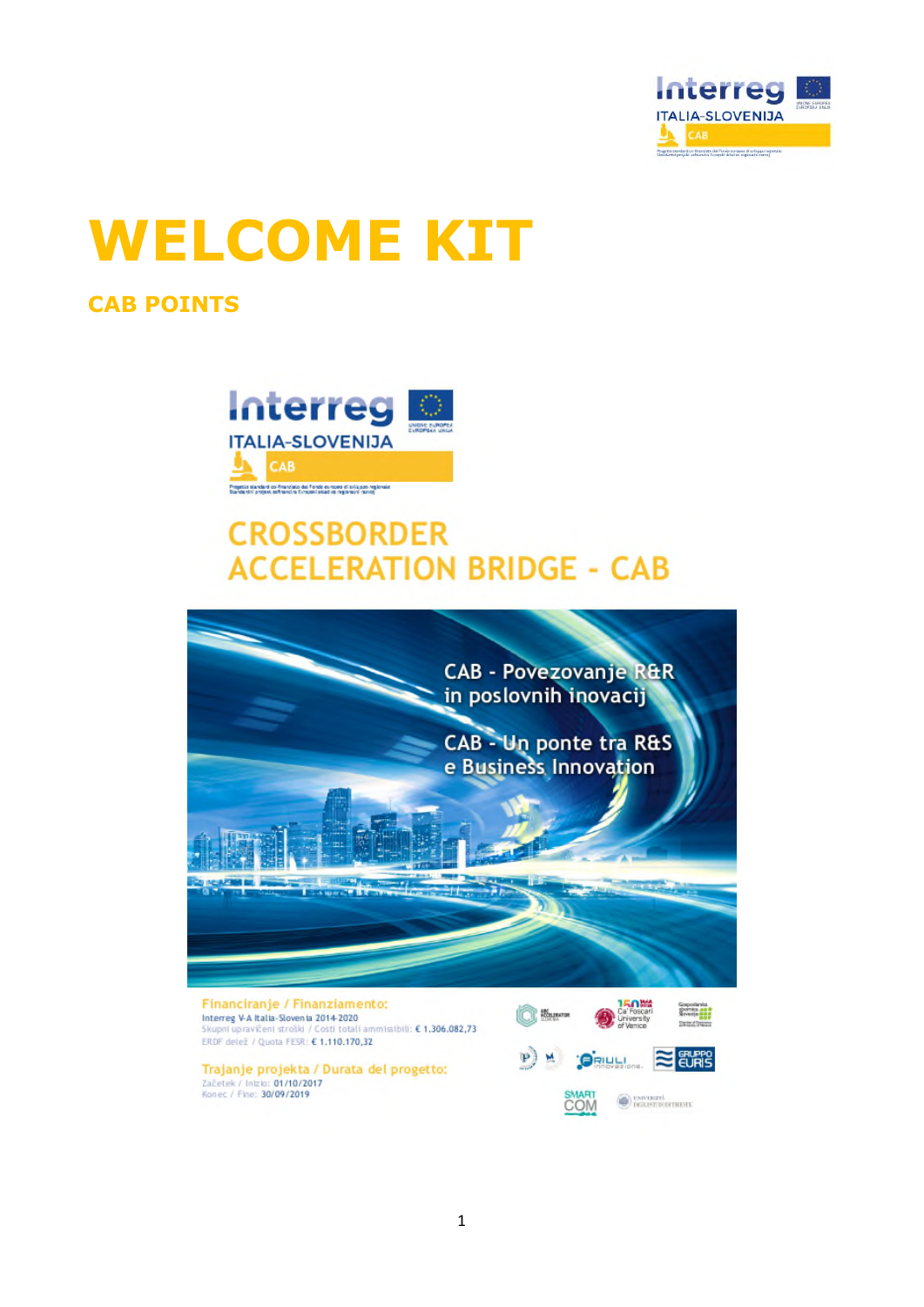

#### **Summary**

#### **Introduction: CAB Acceleration Program and CAB project**

- **CAB Startup Acceleration Program**
- **CAB Point OVERVIEW** 
	- o **Front desk** CAB calls promotion
	- o Application support for beneficiaries
	- o Mentor network management (mentor recruitment, matching with startups)
	- o Organizational secretary for Cab program events
	- o Italy Slovenia Startup Standard Package
	- o Networking ( Corporates, Italy Slovenia, Ecosystem stakeholders)

#### **3 CAB Point – Details**

- o Specific info about startups /SMES Offer
- o Team- staff
- o Standard Package (Slo, FVG, Ve)
- o Office-space
- o General info about FVG/Udine (transport, important phone numbers)
- o Cab Point Communication -logo contact info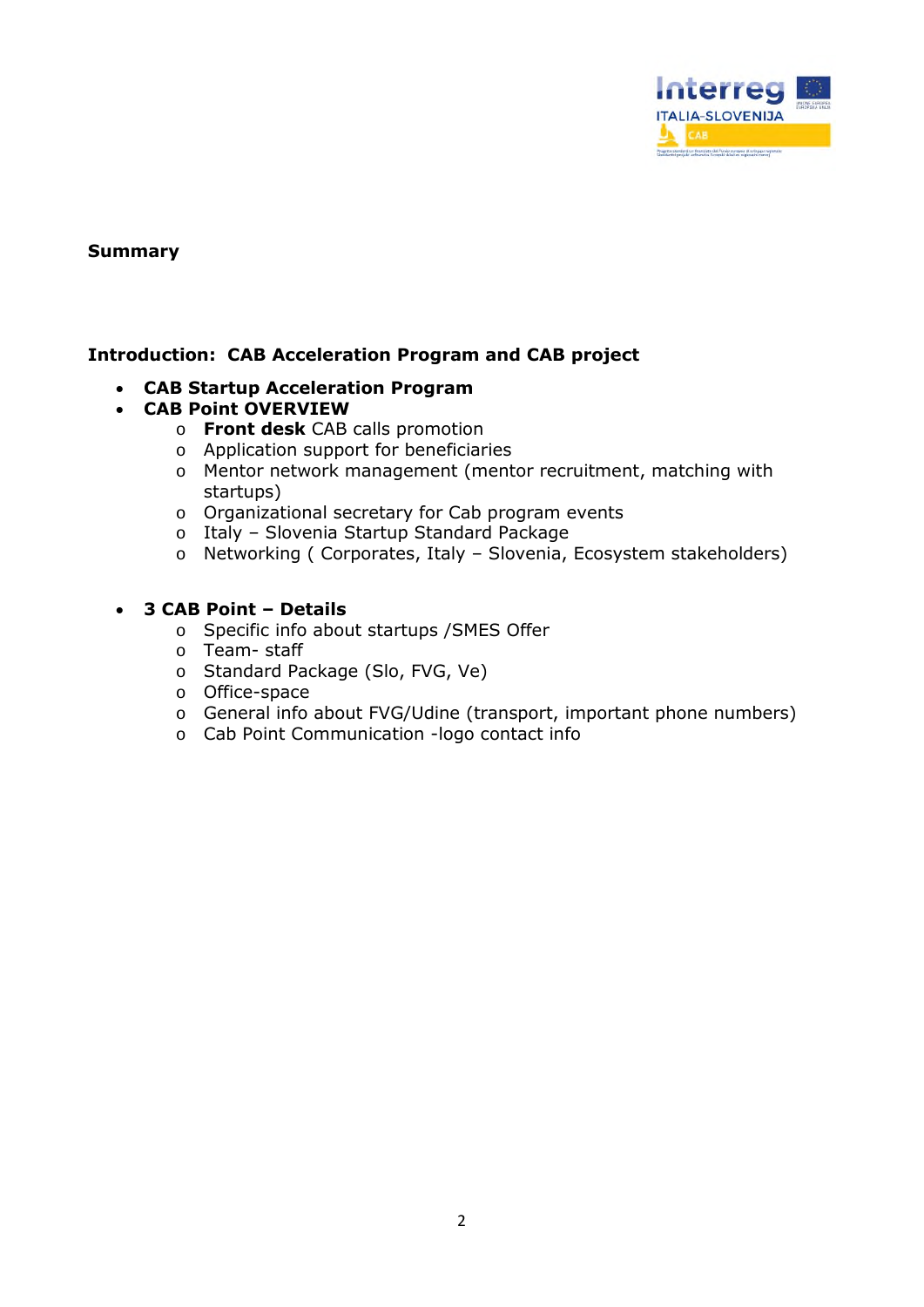

#### **Introduction**: **CAB Acceleration Program and CAB project**

The CAB Acceleration Program for startups is promoted within the "Cab – Cross Border Acceleration Bridge" project funded by the Interreg V-A, Italy-Slovenia 2014-2020, cross-border cooperation Program with the aim of supporting innovative and growing startups leveraging the unique characteristics of the ITALY-SLOVENIA cross-border area.

CAB is promoted by a qualified Italian and Slovenian partnership:

In ITALY:

- Friuli Innovation Research and Technology transfer Centre lead partner
- Università Ca ' Foscari Venezia-Department of Management
- University of Trieste-Department of Economic Sciences, trade, mathematics and statistics "Bruno de finetti " (DEAMs)
- Gruppo Euris Spa

In SLOVENIA:

- ABC Accelerator Ltd. Ljubljana
- University of Primorska Faculty of Management Koper
- Chamber of Commerce of Slovenia
- Smart Com Doo

#### **CAB Startup Acceleration Program**

**CAB Acceleration program** aims at **making the enterprises in the Program Area** (the FVG region, the province of Venice and the Slovenian border regions) **more competitive on national and international markets**, favoring the social-economic growth of the area and, above all, creating new jobs in the medium term.

**The distinctive and original feature of CAB is the cross-border approach** that will be used to develop business tools to be offered to startups and innovative SMEs so that the features of the two markets can be exploited Slovenia as a test market and Italy as a scale-up market. By combining the knowledge gained and the advantages of operating in both markets, the companies participating in the CAB project will be able to create an effective cooperation network with the R & D facilities present in the area and be prepared for the global market.

The cross-border Acceleration Program is deployed between Slovenia and Italy during 6 months (2 parts of 3 months each) support activities from September 2018 until March 2019 as illustrated in the following figure: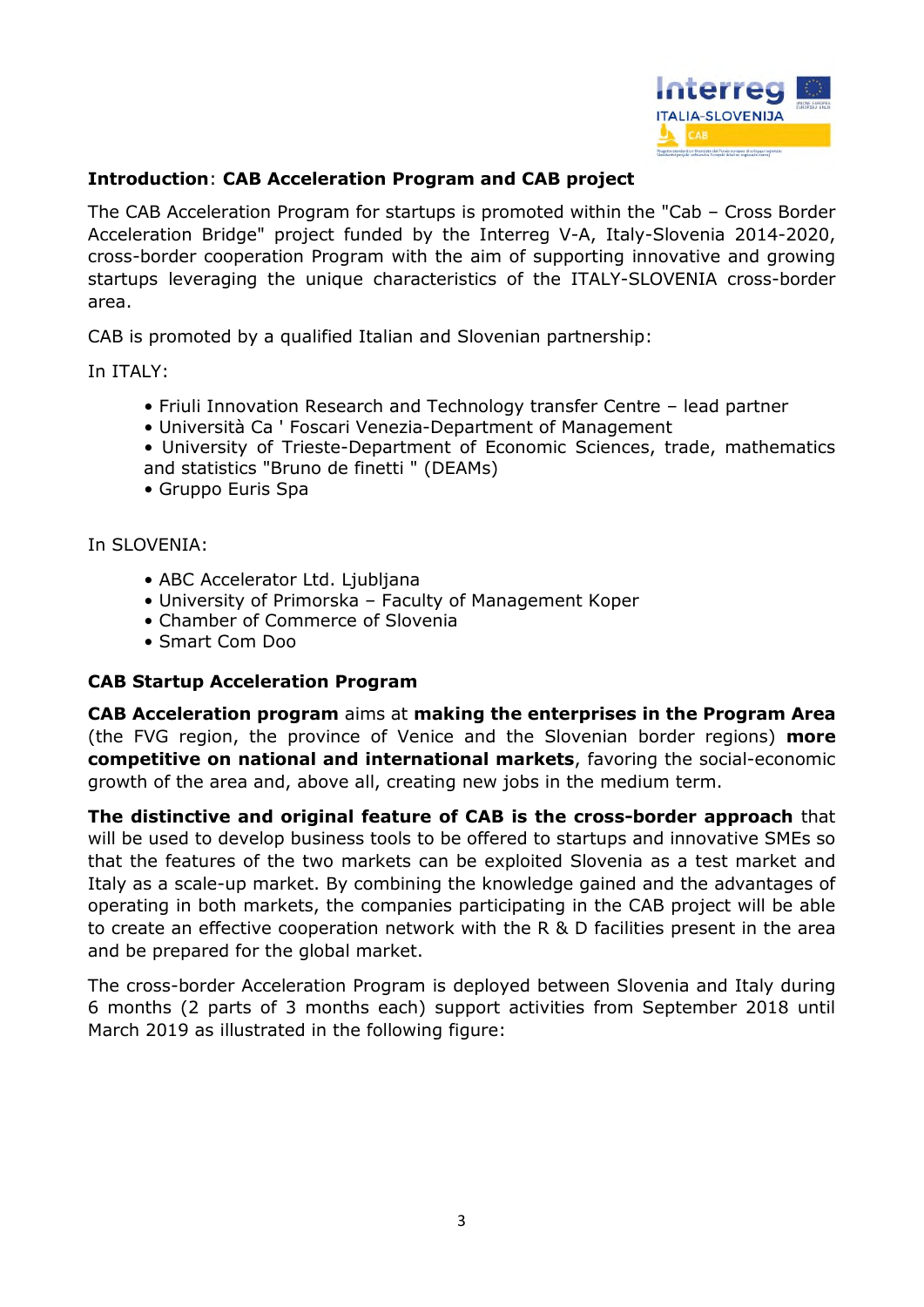

Figure A: CAB Acceleration Program phases

The following graphic illustrates the main CAB Acceleration Program service support milestones involving beneficiaries.



Figure B: 1<sup>st</sup> CAB Acceleration Program support milestones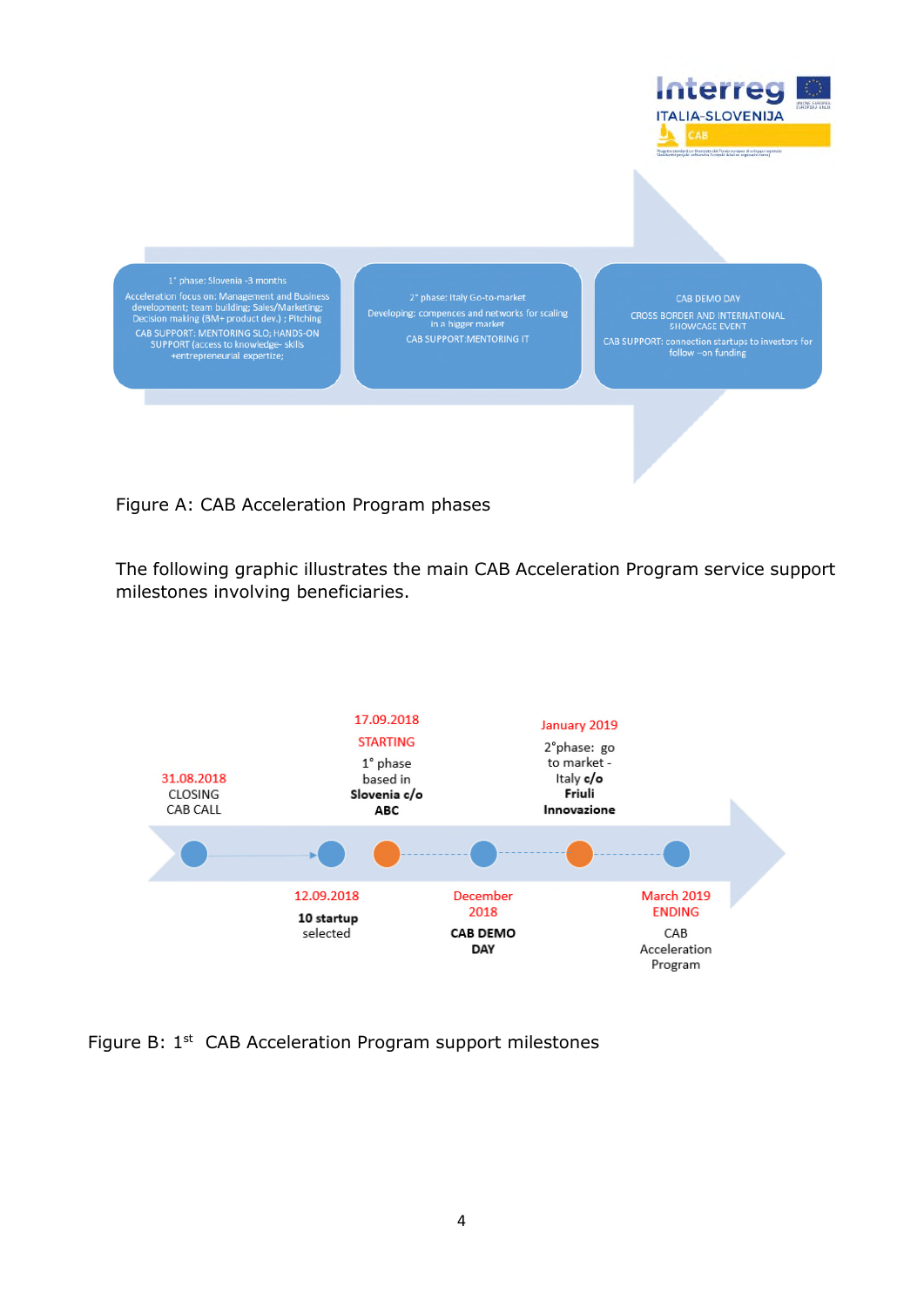

#### **CAB POINTS**

Selected startups will be able to access the support of CAB POINTS located in Italy and Slovenia within 3 partner organizations acting as Front Desk with the aim to support candidates from the selection phase until the end of Acceleration Program activities.

More in detail CAB Points are located at the premises of 1. Friuli Innovazione (Italy) 2. ABC Accelerator (Slovenia) 3. Università Ca' Foscari Venezia (temporary location).

CAB Points service support to startups regards: 1. common services as well as 2. specific services linked to the distinctiveness of the hosting CAB partner organization.

#### **CAB POINT COMMON SUPPORT**

- o Front desk (promotion, application support,..)
- o CAB mentor network management (mentors recruitment, matching with startups)
- o organizational secretariat for CAB program events
- o Italy Slovenia Startup Standard Package
- o Networking activities involving Italy –Slovenia entrepreneurial ecosystem stakeholders (corporates, investors, entrepreneurs, research )

#### **CAB POINT SPECIFIC (related to hosting organization)**

- Specific support for startups / SMES
- CAB POINT team
- Standard Package "HOW TO SET UP A COMPANY IN SLO- IT".
- Office-space available
- Hosting general and useful info: territory description, transport, and important phone numbers.

#### **«GotoMarket» in IT**

Useful links:

- http://italiastartupvisa.mise.gov.it/#application\_process\_isv
- http://www.impresainungiorno.gov.it/web/l-impresa-e-l-europa/doingbusiness-in-italy

#### **CAB Contact points reference**

Further details and clarifications are available by contacting the CAB points in Italy and SLOVENIA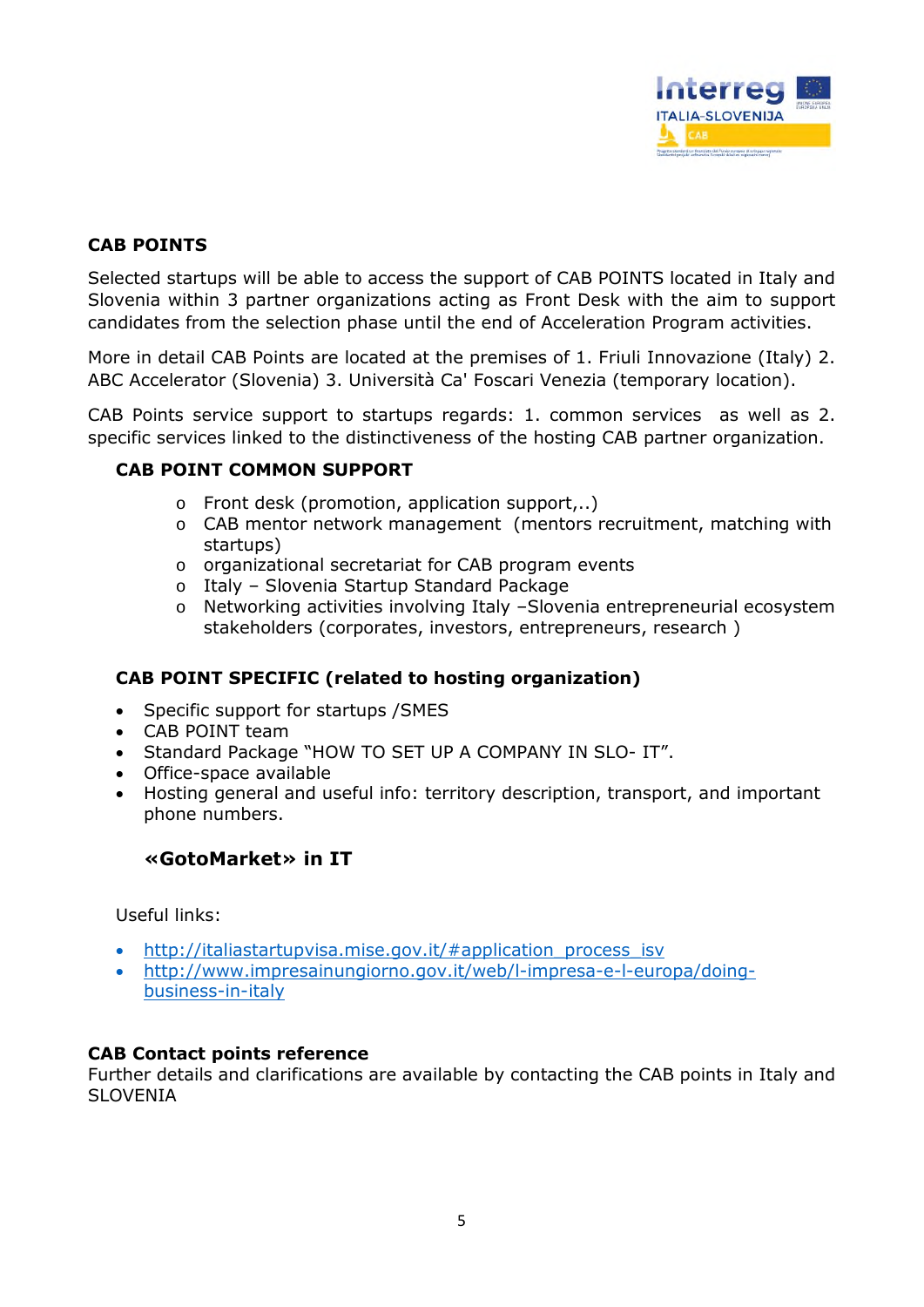

#### **CAB Point FRIULI VENEZIA GIULIA**



C/O FRIULI INNOVAZIONE: Parco Scientifico e Tecnologico Luigi Danieli Via J. Linussio,51 33100 Udine Mail: technoseed@friulinnovazione.it

#### **CAB Point SLOVENIA**



ABC ACCELERATOR LJUBLJANA Šmartinska cesta 152 1000 Ljubljana

Mail: info@abc-accelerator.com

#### **CAB POINT VENETO**



Università Ca'Foscari Venezia

Dipartimento di Management dell'Università Ca' Foscari Venezia Fondamenta S. Giobbe, 873, 30121 Cannaregio, Venezia VE Mail: cab@unive.it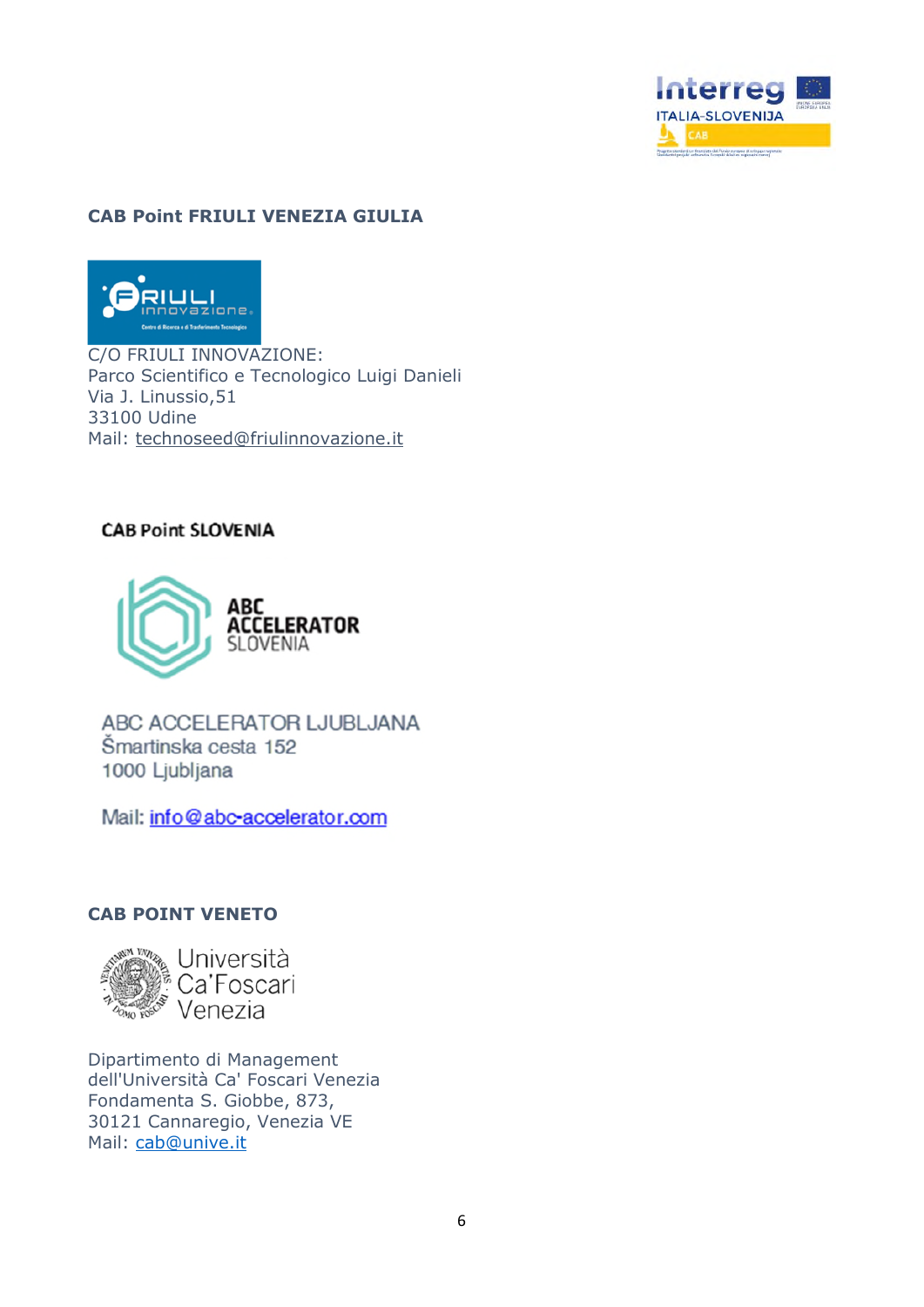

#### **CAB Point Friuli Innovazione**

#### **Specific support**

For companies and researchers who want to develop their projects in a dynamic environment, with high-tech facilities and broadband connectivity, Friuli Innovazione is the right Habitat. We welcome and support scientific and technological research initiatives that introduce innovations in industrial processes and products, develop new knowledge and new services, enhance people's skills and experience.

The three-year settlement agreement provides for the payment of an all-inclusive monthly fee for the exclusive use of offices and/or laboratories and all related facilities (cleaning, surveillance, reception, utilities, conventioned use, conference rooms and equipment , etc).

In addition, tenants can use our consulting services for technology transfer, communication and press office, business acceleration and business incubator services free of charge.

Having an operational base in Friuli Innovazione means living directly:

- the comparison with businesses that are committed to innovation
- knowledge sharing
- the connection with the regional research system
- access to a network of institutions, financiers, research centers and businesses
- the development of design and business collaborations

At Friuli Innovazione you can find:

- research and development laboratories and service centers for companies
- university research laboratories
- "mixed" university and business laboratories
- certification and service centers for companies
- startup of new high-tech companies
- spin off industrial or research
- business ideas in development

LINK: https://friulinnovazione.it/en/consulenza-e-supporto-en/startup-en/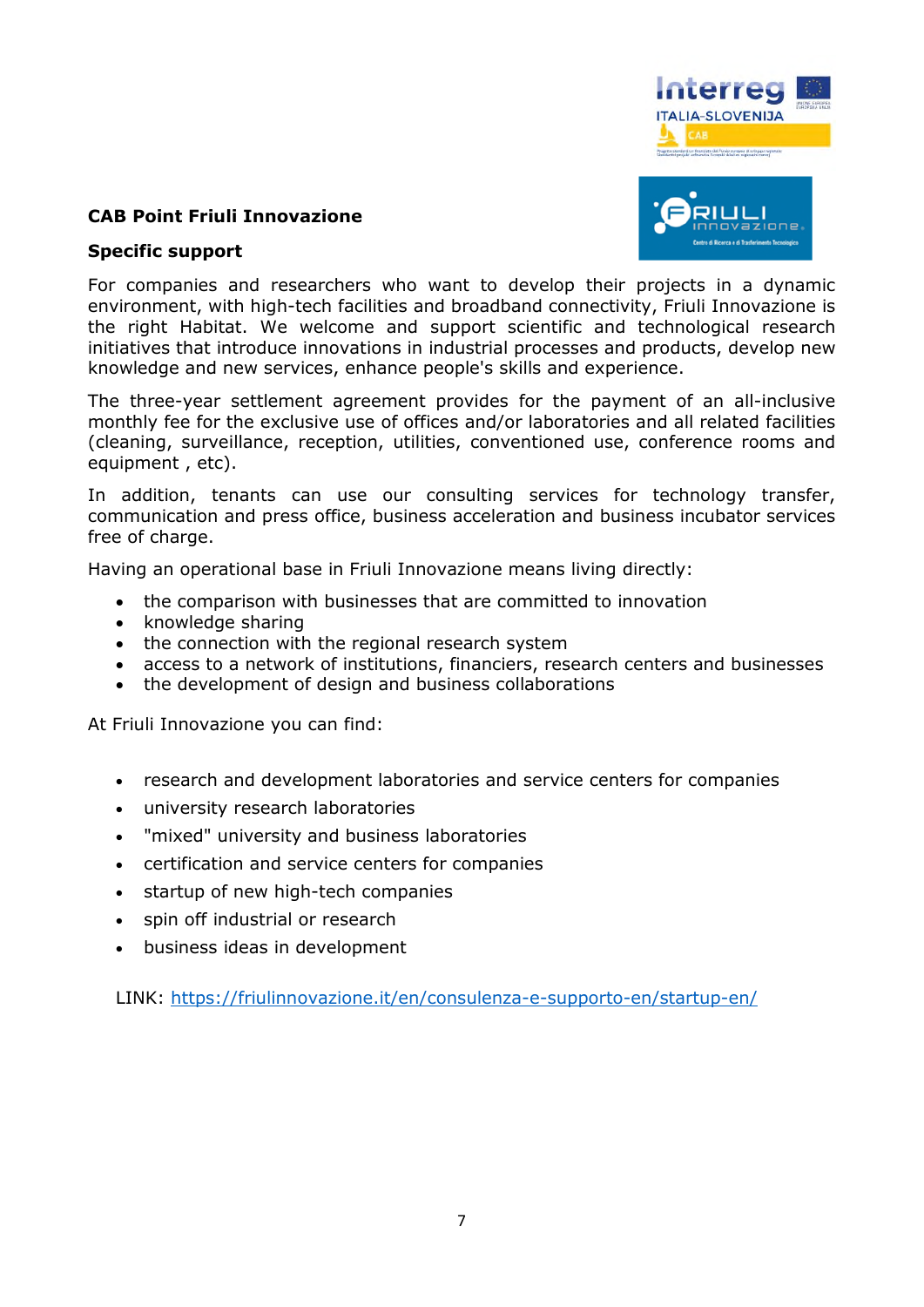





### **Contacts**

Referent and dedicated staff

Contact details:

Mail: technoseed@friulinnovazione.it

Telephone: +39 0432 629911

#### **CAB Project Referent:**

Claudia Baracchini

#### **Startup support Team:**

- Elena Piccinato (startups)
- Elisa Micelli (Smes)

#### LINK

https://friulinnovazione.it/en/friuli-innovazione-en/cda-e-staff-en/ https://friulinnovazione.it/en/consulenza-e-supporto-en/imprese-en/trasferimentotecnologico-en/cab-acceleratore-di-imprese-transfrontaliero-italo-sloveno-en/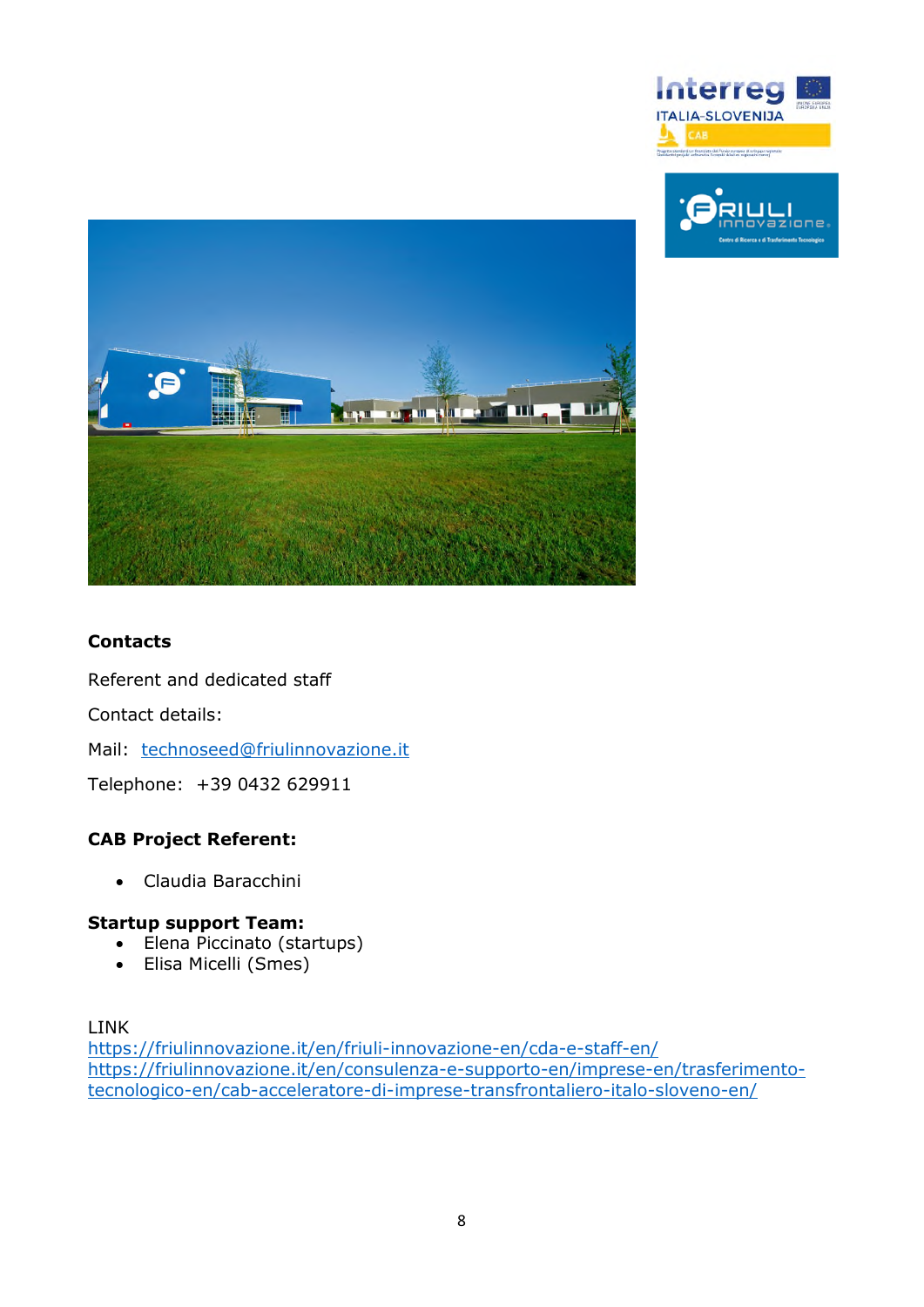

#### **LOCATION**

Friuli Innovazione is located within the Zona Industriale Udinese, just a few minutes from the access to the motorway and accessible from various international airports.

#### **By car**

Motorway A23. Exit: Udine Sud

#### **By plane**

Friuli Venezia Giulia Airport - Ronchi dei Legionari - km 40 Marco Polo Airport (VE) - km 116 Lubiana Airport - Brnik (SLO) - km 175 Klagenfurt Airport (AU) - km 175

#### **By train**

Udine Railway station

# **By bus**

Udine Bus station Travel time: 10 minutes

**Indirizzo:** VIA JACOPO LINUSSIO 51 - 33100 Udine (UD)

**Telefono:** 0432 629911

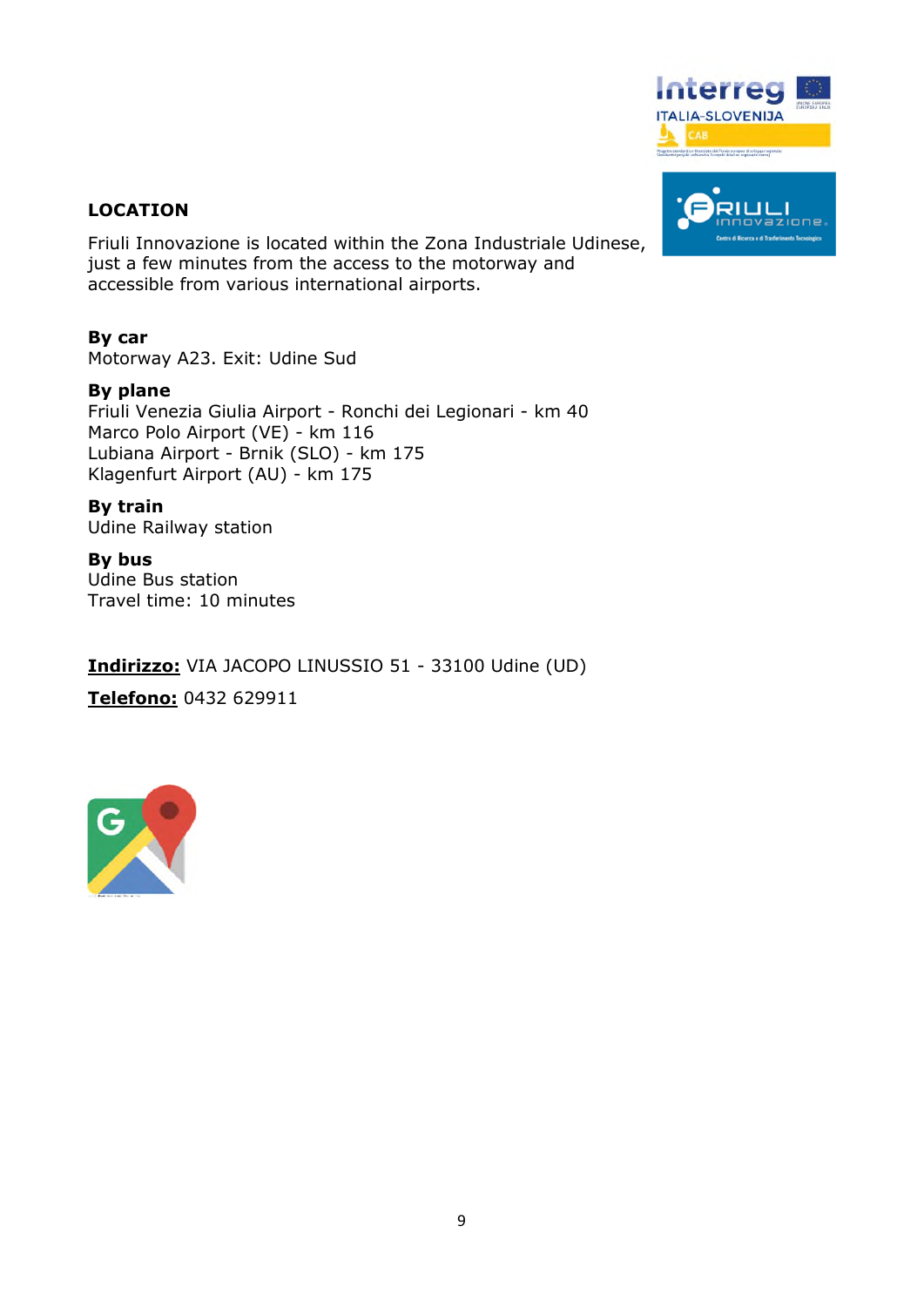

#### **TRANSPORT**

With 7,600,000 travelling people every year, Udine railway station is the most important station in Friuli-Venezia Giulia. Train

services operate to Venice, Treviso, Trieste, Gemona del Friuli, Tarvisio, Cividale del Friuli, Padua, Bologna, Rome, Verona and Milan. International trains operate to Vienna and Munich.

Useful Links:

http://www.saf.ud.it/cms/data/pages/000072.aspx

http://www.taxiudine.it/

#### **Accomodation near Friuli Innovazione**

• Art Hotel Udine (Hotel  $\star \star \star$ ): Adress: Via Paparotti, 11, 33100 Udine UD

Telephone: 0432 600061

• Executive Hotel (Hotel  $\star \star \star \star$ ): Adress: Via Angelo Masieri, 4, 33100 Udine UD

Telephone: 0432 602880

 B&B La Cjase di Silva: Adress: Via della Braidate, 27, 33100 Udine UD

Telephone: 335 636 0120

 Agriturismo B&B Casale degli Ulivi: Adress: Via Baldasseria Bassa, 601, 33100 Udine UD

Telephone: 333 283 4928

 Good Il Ristorantino (Restaurant): Indirizzo: Via Este, 27, 33100 Udine UD

Telephone: 345 173 9876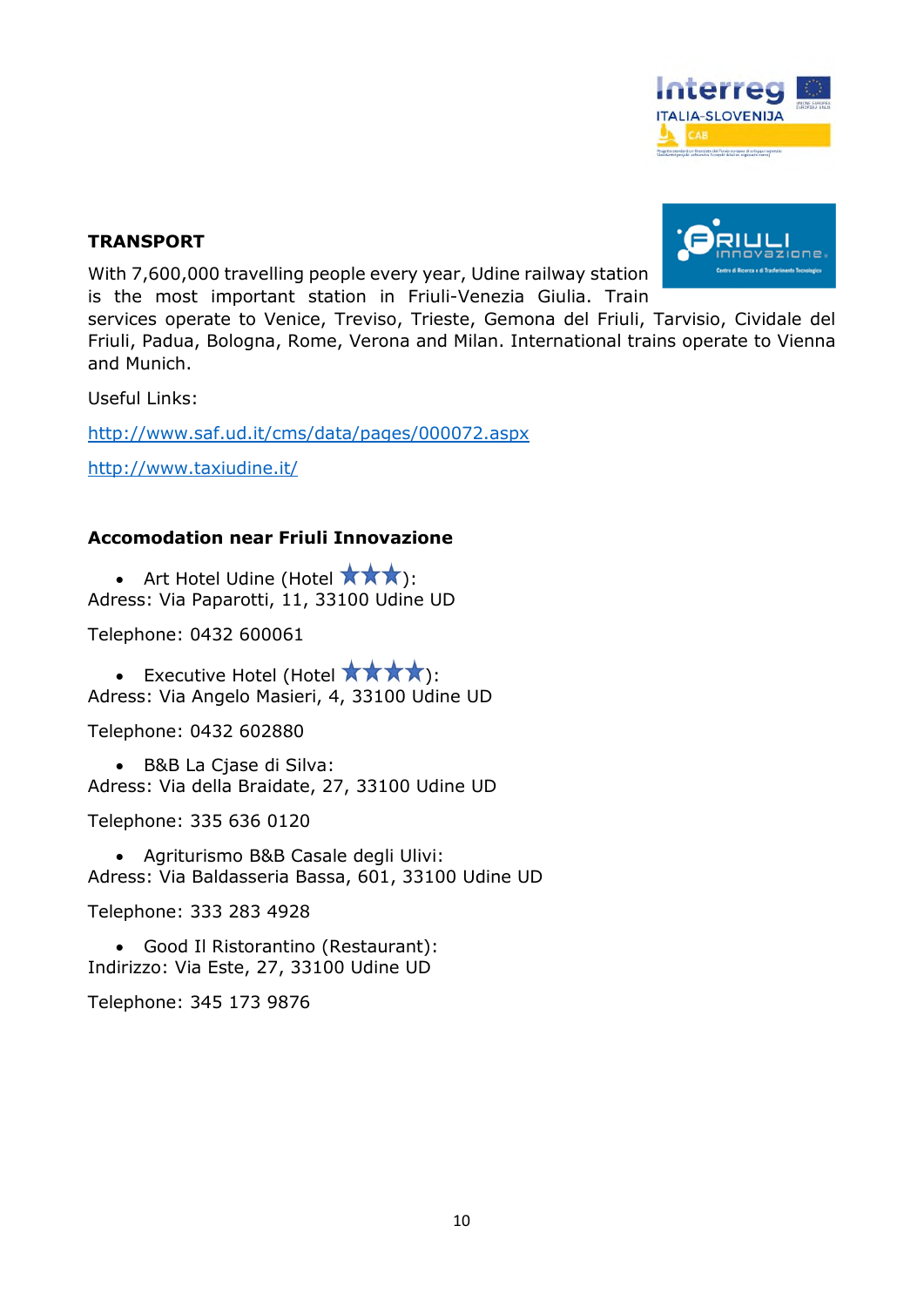



#### **General info about Udine**

Udine is a town with squares of Venetian charm and ancient buildings: from Piazza Libertà, defined as "the most beautiful Venetian square on the mainland", to Piazza Matteotti (or Herbal) which, all surrounded by porticos, seems to be an open-air lounge; here you can observe the slideshow of ancient and colourful historical buildings which impart the spirit of Udine.

On the hill of the town rises the castle: from its walls you can see the whole city, the mountains all around it, whereas to the south, less than an hour's drive away, there is the Adriatic Sea.

In the eighteenth century, Udine was the city of Giambattista Tiepolo who reached his artistic maturity here: today, his masterpieces can be admired in the Gallerie del Tiepolo (in the Patriarchal Palace), in the Duomo (Cathedral), and in the Chiesa della Purità. Today, Udine is a city that is open to innovation while tying its image to authentic taverns where one of the most-loved rituals is celebrated namely, the tasting of a goblet of wine (tajut) all in a very human and cordial atmosphere.

Friulian cooking, cultural events and traditional festivals (such as Friuli Doc), make of Udine an inviting place for an unforgettable holiday or weekend break.



Links:

http://www.turismofvg.it/Informationabout/Tourist-offices/Udine-Touristoffice

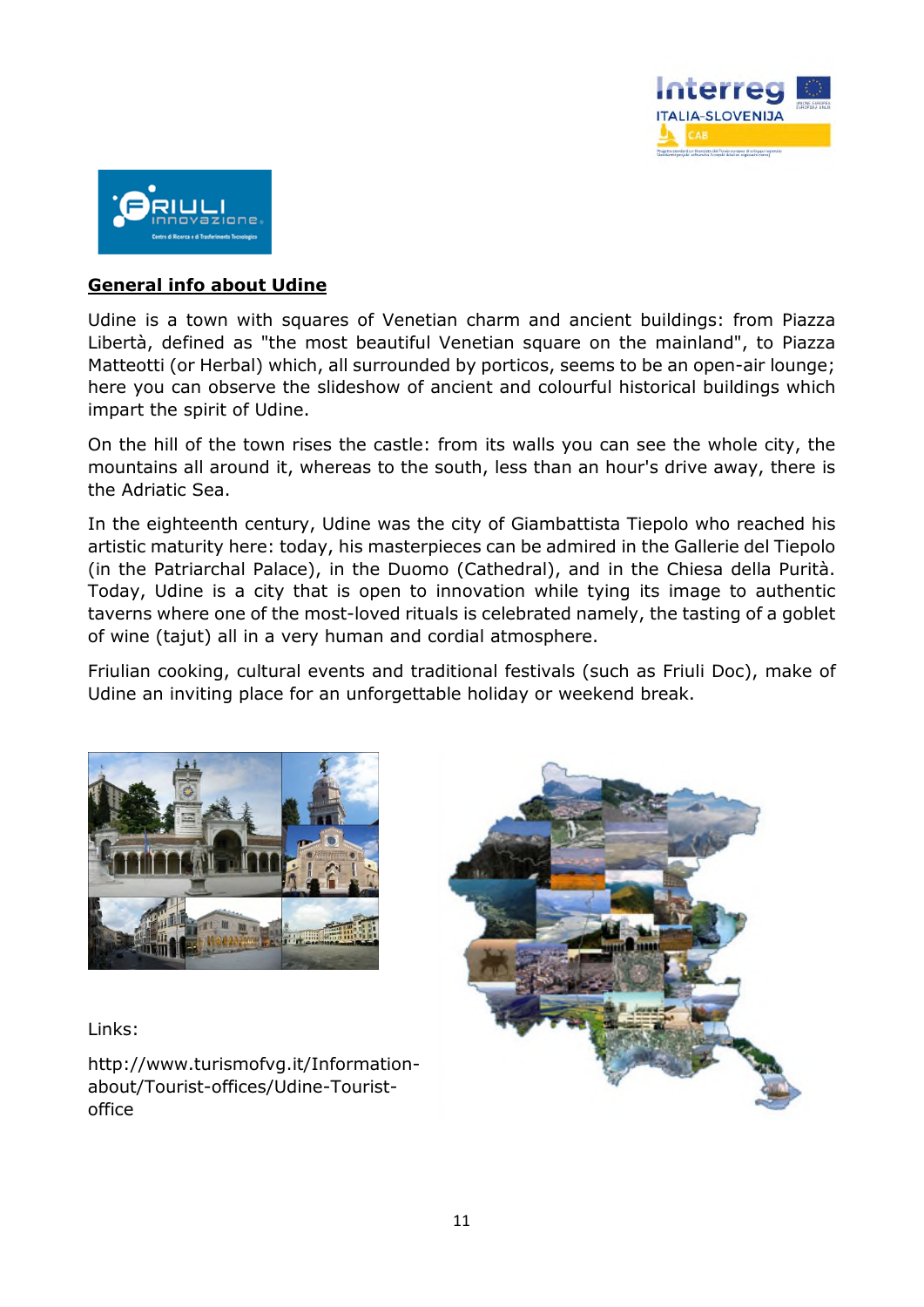

## **CAB Point CA'Foscari Venezia (Veneto)**

#### **SPECIFIC SUPPORT**

Università Ca'Foscari Venezia

In the Management Department of Ca' Foscari University you can find the right place to develop your startup and business ideas!

We develop strategic innovations that can help startups in early stages to penetrate the markets and to differentiate from competitors and established firms. We study and



present many different successful cases that use innovative strategies to create new markets and new needs in costumers. In particular Ca' Foscari University will support the "go to market – Italy" – second phase of the program - offering a very useful network of enterprises located in Northen Italy. These enterprises can share knowledge and many contacts with the startups and PMI that are part of the acceleration program.

## **AT CA' FOSCARI** YOU CAN FIND:

- The possibility to be part of a network of many innovative italian firms
- Contamination between academic and business world
- Six supporting mentors with expertise in specific business / technological areas (ARISTONCAVI S.p.A., DANIELI S.p.A., AQUAFIL S.p.A., ASALASER - Laserterapia e apparecchiature medicali S.p.A., CAREL INDUSTRIES S.p.A., IRINOX S.p.A.)



- Access to scientific research
- Collaboration with professors and students
- Innovative business ideas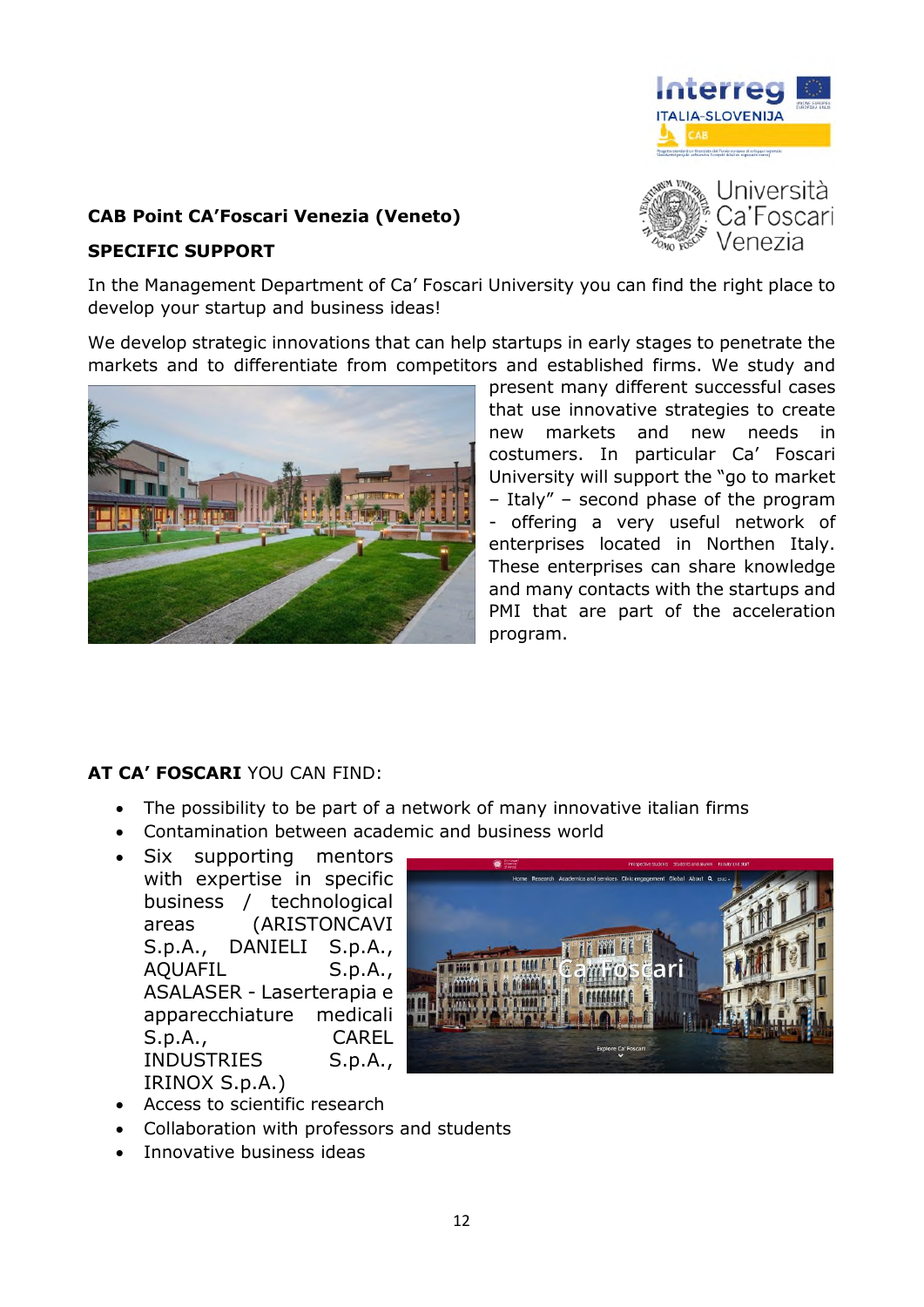

#### **CONTACTS:**

Referents and dedicated staff

#### **REFERENTS:**



Prof. Carlo Bagnoli (Tel. 041 234 8772, E-Mail: bagnoli@unive.it)

Prof. Maurizio Massaro (Tel.041 234 6984, E-Mail: maurizio.massaro@unive.it)

#### **TEAM:**

- Prof. Carlo Bagnoli
- Prof. Maurizio Massaro
- Dott. Manuel Renosto
- Dott. Matteo Grisbergh
- Dott.ssa Laura Corletto

#### **LOCATION:**

Ca' Foscari University is located in the historic center of Venice just a few minutes walking from the railway station Venezia Santa Lucia.

Indirizzo: Fondamenta San Giobbe, Cannaregio 873, 30121 Venezia

Telefono: 041 2347448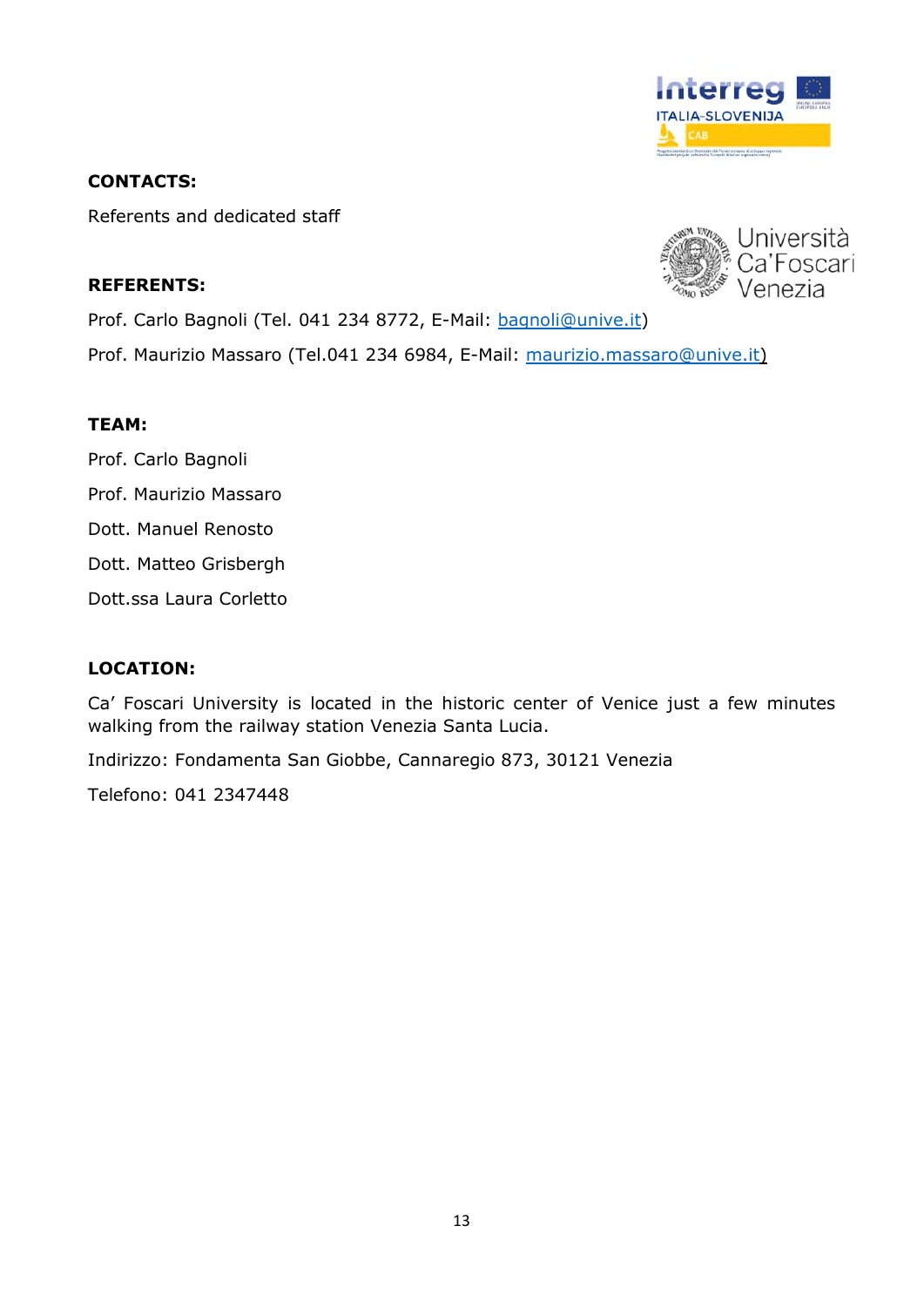





#### **By car**

Motorway A4

#### **By plane**

Marco Polo Airport (VE), to reach the center of the city: bus ATVO every 20 minutes or speedboat

Treviso Canova Airport (TV) – 40 km, to reach the center of the city: bus ATVO

#### **By train**

Venezia Santa Lucia Railway Station

#### **By bus**

Piazzale Roma

#### **ACCOMODATIONS:**

- $\cdot$  Hotel Cà Zusto Venezia  $\star \star$ Address: Santa Croce 1358, Santa Croce, 30135 Venezia Phone: 041 5242991
- $\bullet$  Hotel Ai Due Fanalix  $\star$ Address: Santa Croce 946, Santa Crose, 30135 Venezia Phone: 041 718490
- $\bullet$  Hotel Villa Rost  $\star$ Address: Cannaregio 389, Cannaregio, 30121 Venezia